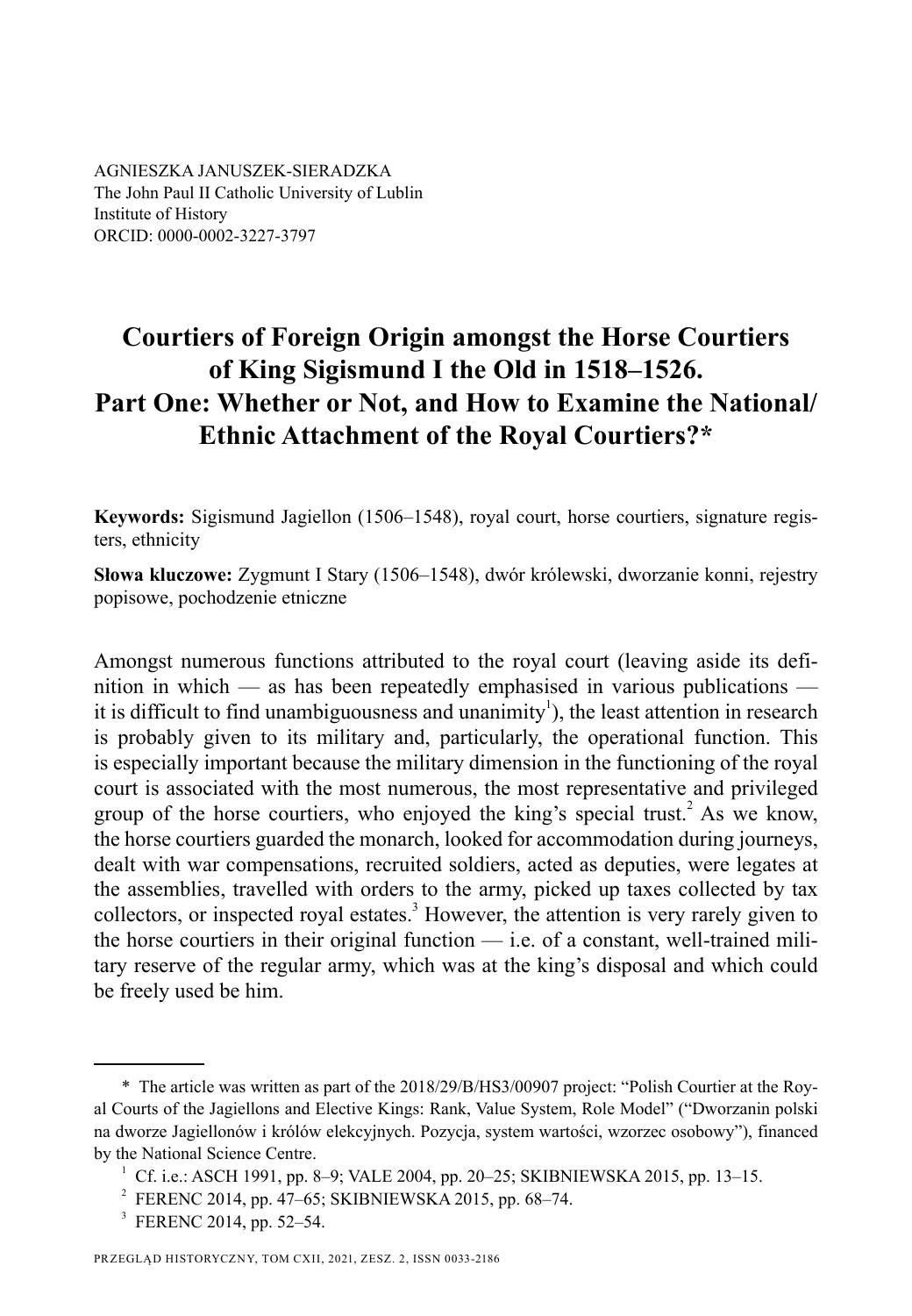The presence of the trabant guards at the court of Sigismund I remains an open question. The prevailing view in academic publications is that the military or combat role of the horse courtiers was limited during the reign of Sigismund the Old, when the royal guard was created, consisting of military trabant guards (also referred to as *stipatores*).<sup>4</sup> Even though academic works have established a belief that the monarch had by his side infantry guards taking care of his safety, and Mieczysław Morka has written even about "several hundred" guards wearing the same uniforms at court ceremonies,<sup>5</sup> A. Gładysz has demonstrated that there were no trabant guards at the royal court of Sigismund the Old and that the trabant formation emerged in 1537 at the royal court of young Sigismund Augustus, increasing its numbers over time,  $6$  M. Ferenc's research on the court of King Sigismund Augustus has shown that throughout the entire reign of the last monarch from the Jagiellonian dynasty service of the trabant guards was performed by 314 people while at the same time there were between 40 and 80 men by the king's side. Their role was to constantly accompany the king and to take care of his safety also during military campaigns. They joined the fight when the monarch was personally on the battlefield and — as can be guessed — they were the ruler's guarding unit which was, first and foremost, protecting the health and life of the king who was in command.<sup>7</sup> As M. Ferenc has demonstrated, throughout the reign of Sigismund Augustus this formation was at its most numerous at the time of the 1557 Poswole military expedition, in which the king was personally taking part and was accompanied by 200 trabant guards.<sup>8</sup> They were the only courtiers who performed military service, but their small number meant that their combat role on the battlefield had to be, inevitably, quite limited.

Its presence in the second half of the  $16<sup>th</sup>$  century was noted by Marcin Kromer who stated that the king's retinue included "the trabant guards [who] surround the king to provide for his safety, which is in fact a novelty in Poland, but adds a solemn gravity to the king's figure."<sup>9</sup> Thus, it seems that military significance of the horse courtiers was never greatly diminished or taken over by the royal guards who were still perceived in the times of the last ruler of the Jagiellonian dynasty as the personal guards, not overly numerous and responsible for taking care of the king's personal safety and splendour. Therefore, it should be assumed that at the court of Sigismund I the horse courtiers had to be the primary, the most important fighting force, which the monarch could freely use at also when he did not take part in military operations.

<sup>4</sup> SKIBNIEWSKA 2015, pp. 69–70; FERENC 2014, pp. 67–73.

 $<sup>5</sup>$  MORKA 2006, p. 188.</sup>

<sup>&</sup>lt;sup>6</sup> GŁADYSZ 2014b, pp. 68–69. The first reference to the trabant guards at the court of Sigismund Augustus is dated by M. Ferenc to 1543 (FERENC 2014, p. 67).

<sup>7</sup> FERENC 2014, p. 69; cf. NAGIELSKI 1990, p. 65–69.

<sup>8</sup> FERENC 2014, p. 68; cf. GŁADYSZ 2008, p. 90.

<sup>9</sup> KROMER 1977, p. 128.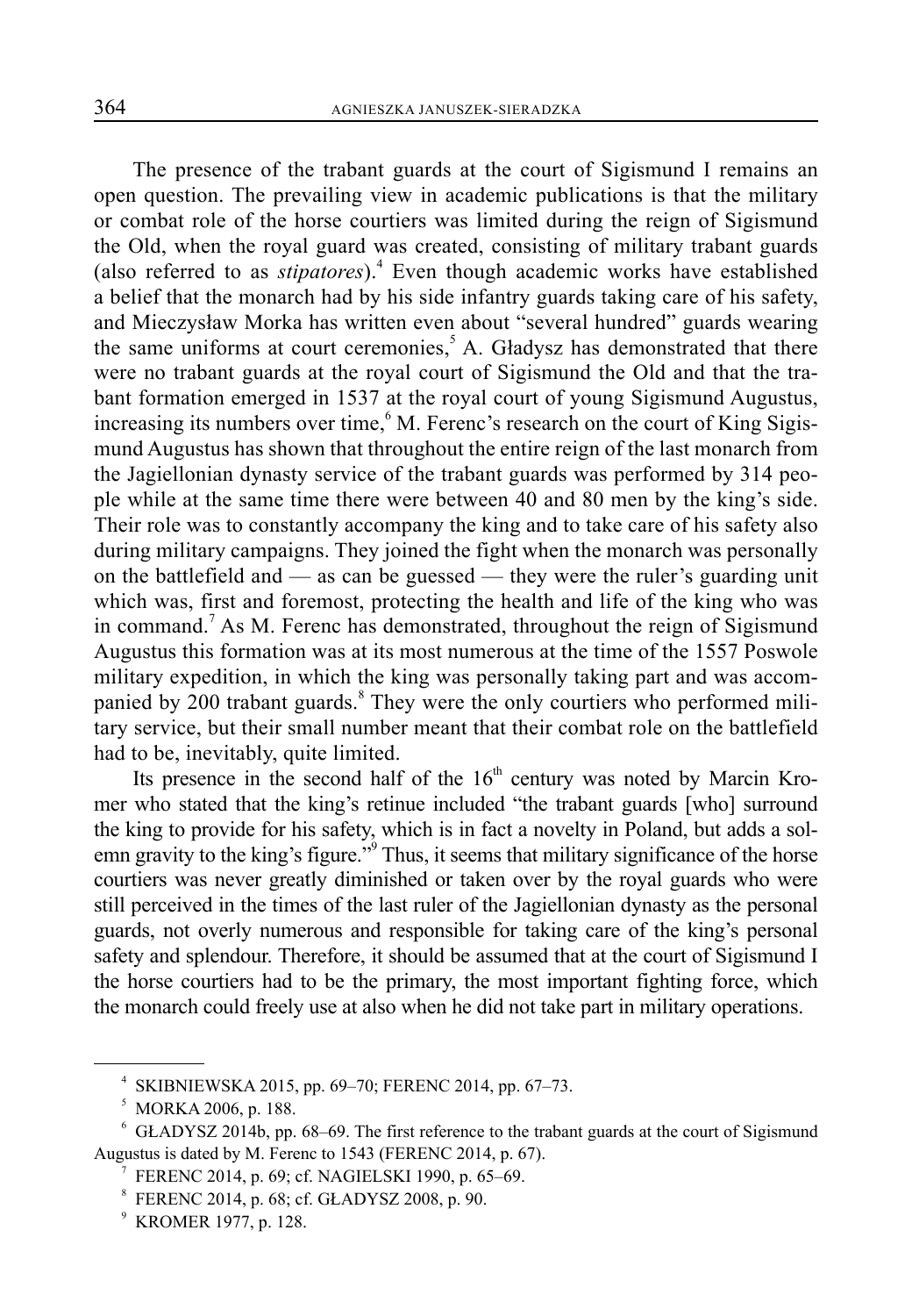Due to the fact that the *curienses* performed other tasks on a daily basis although not in isolation from their military training and skills — very little attention is given to their military role, which is understood as their participation in military operations. The achievements of Marek Plewczyński in the studies on the current perception and recognition of the role of the court troops in the entirety of military operations in the Jagiellonian monarchy are not to be overestimated; but apart from Marek Ferenc's article on the royal court of Sigismund Augustus,<sup>10</sup> research done by Andrzej Gładysz on the royal court of Sigismund the Old,<sup>11</sup> and recently published article by Jędrzej T. Kałużny on the court's light cavalry at the end of the 15th century,<sup>12</sup> the topic has never been closely examined by historians. Probably with a significant loss for the image of the court reality. Even throughout the reign of Sigismund Augustus (1548–1572), the "non-militant ruler", the participation of the horse courtiers in military operations — as was demonstrated by M. Ferenc — was not rare.<sup>13</sup> The military significance of the horse courtiers is even more evident during the reign of Sigismund Augustus' predecessor, his father Sigismund I the Old (1506–1548). During the fighting over the northern and southern borders of the Kingdom, the monarch often used the court forces in the first half of the  $16<sup>th</sup>$  century. The list of military operations in which the horse courtier detachments took part includes the Muscovite War of 1507–1508, Moldavian expedition in 1509, Tatar invasions in 1512 and 1516–1519, Muscovite Campaign of 1513–1514, Prussian War of 1519–1521, Turkish and Tartar invasions in 1524, Moldavian War in 1530–1538, and Muscovite War in 1534–1537, but it is worth remembering that the king used these forces also during the 1526 riots in Gdańsk.<sup>14</sup> Undoubtedly, the horse courtiers of Sigismund the Old had a constant function in the theatre of war in the first half of the  $16<sup>th</sup>$  century. Nevertheless, it is worth pointing out straight away that due to their relatively small numbers the court forces had a limited significance in combat within the entirety of the armed forces used in military operations. However, we must not forget that these were the units of particular importance — well-trained, loyal and enjoying the king's trust.

The lack of research on the royal court of Sigismund the Old — we would like to say "broader research", but we are probably in a situation where its lack is quite basic — puts the issue introduced in the title in a causative position, which is difficult to place in a wider context.<sup>15</sup> Thanks to the accounts of Duke Sigismund Jagi-

<sup>10</sup> FERENC 2003, pp. 99–117.

<sup>&</sup>lt;sup>11</sup> GŁADYSZ 2011, pp. 93–103; GŁADYSZ 2014a, pp. 58–76; GŁADYSZ 2014b.<br><sup>12</sup> KAŁUŻNY 2019, pp. 59–72.

<sup>&</sup>lt;sup>13</sup> FERENC 2014, pp. 94–95; FERENC 2003, pp. 100–104, 108–109.

<sup>&</sup>lt;sup>14</sup> PLEWCZYŃSKI 1988, pp. 45-46; GŁADYSZ 2014b, pp. 181-218; GŁADYSZ 2014a, passim.

<sup>&</sup>lt;sup>15</sup> The following short publication should be treated only as a signal of the issue of the foreigners' presence at the court of Sigismund the Old: SMOŁUCHA 2002, pp. 347–352.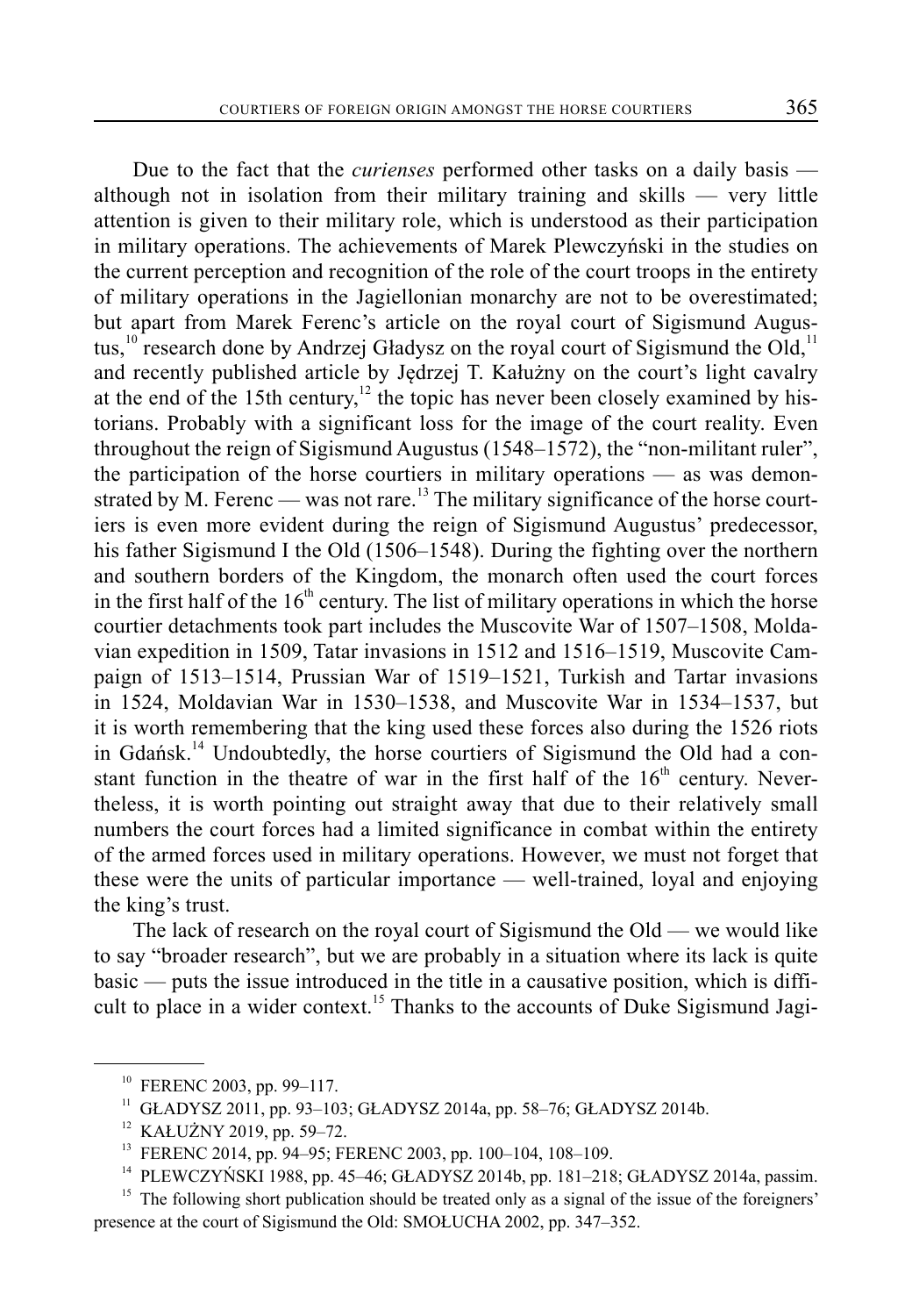ellon published by Petr Kozák and Krisztina Rábai.<sup>16</sup> our knowledge of this period of the ruler's life has increased significantly, but the problems regarding the military dimension of the royal court are yet to find their way into the orbit of research interests.

With regard to the reign of this Jagiellonian ruler in the Crown, we have, however, researchers who — due to their studies on the court of his predecessor, Alexander Jagiellon, and his successor, Sigismund Augustus as well as his wives<sup>17</sup> — are not to be underestimated. Thus, in those — for now — small fragments under observation, we can make comparative references (obviously with all the reservations associated with comparative methods).

The sources in question — signature registers of the horse courtiers from the Central Archives of Historical Records (Archiwum Główne Akt Dawnych)<sup>18</sup> give us overall more than seven hundred cards — written partly in Latin and partly in Polish — with records devoted to... horses. Their titles leave no room for doubt. In these sources the horse courtiers are a kind of an addition to the horses described in great detail, with dates and places of displays, precise looks, characteristic features, brands drawn by writers, place, date, and circumstances of the animal's death, and the amount of compensation paid for it. The courtiers are present in these sources only as the owners of those meticulously described soliped creatures — only their names and surnames are recorded, sometimes also the offices they held instead of the personal data. It is worth noting — what is excellently clear in the analysed sources — that the horse courtiers' service was organised on the model of a social system used in the Polish army at that time, and the *aulices* joined the court together with the horse detachments, which were, however, not included in the court's structure, being subjected to and used by the courtiers. Paradoxically, this most numerous and the most important group of courtiers has a fairly pale reflection in the sources relating to the court's provenience. This has already been noticed by M. Ferenc in relation to the *Book of the Marshal* of the Sigismund Augustus' court,<sup>19</sup> and it is thoroughly confirmed by the registers of the court's detachments from the previous period.

Even though these registers are rather discouraging at the first contact due to their schematic nature of a homogenous matter, they are — despite their disheartening semblances — a great source for getting to know the horse courtiers from the perspective of their realistic participation in military operations, places and time when detachments were enlisted in the royal service, number of individual oper-

<sup>16</sup> KOZÁK 2014; RÁBAI 2014. Cf.: RÁ BAI 2009, pp. 389–394; KOZÁK 2008, pp. 257–284; KOZÁK 2016, pp. 129–151; KOZÁK 2009, pp. 223–239; NABIAŁEK 2018, pp. 325–383. Cf. also the article by M. Ferenc in this volume.<br><sup>17</sup> MARCHWIŃSKA 2008.<br><sup>18</sup> AGAD, ASK, 85, cap. 13 and 14.

<sup>&</sup>lt;sup>19</sup> FERENC 2014, p. 51.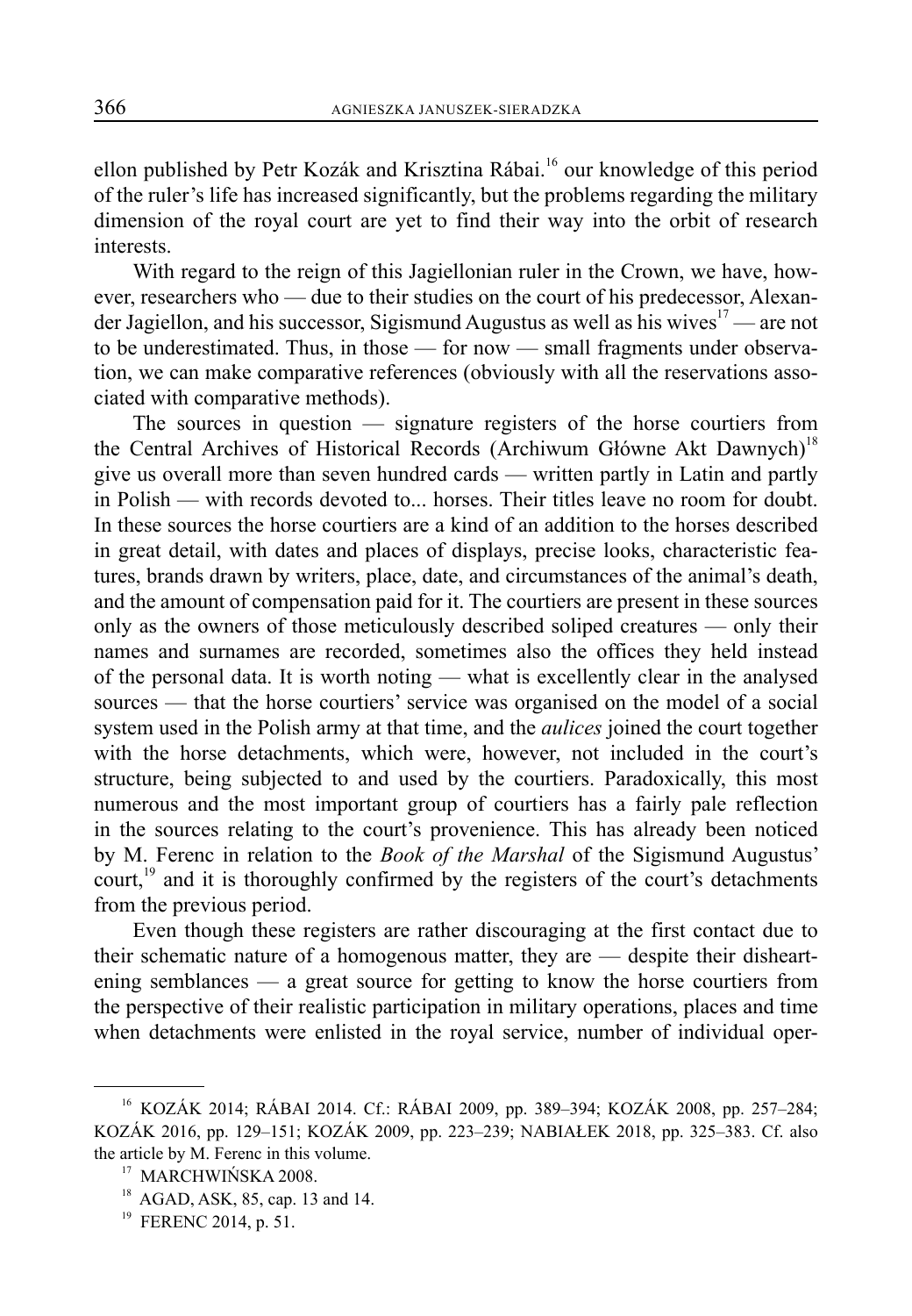ations, means and circumstances of paying compensations. We deal here not with theoretical schemes or models of functioning of the court environment, which we are laboriously trying to build, but with noticing the actual activities revealing the actual mechanisms of the functioning of the court, and to be more precise — people who created it.

Findings regarding "national origin" of the courtiers or "nationalistic structure" of the court are a certain standard or an obligatory point in researching the royal court, but the matter strongly opposes the research. The difficulties have a few reasons. The surviving sources make it possible to precisely establish the origins of individual courtiers only to a small extent, while excellently documented cases of artists (architects, musicians) working for the royal court and fine craftsmen at their work (gardeners, tailors), who were clearly standing out due to their achievements, are rather exceptions confirming the rule. Secondly, determining who was a foreigner in  $16<sup>th</sup>$ -century Poland poses a considerable problem. In society of the period the foreigner was becoming "one of us", if he was living in the Crown, had his estates there, or acquired town privileges.<sup>20</sup> Examination of the process of "Polonisation" in every individual case — of frequently anonymous horse courtiers — is not possible. And the most important problem for these studies is the following how was "national origin" understood in the first half of the  $16<sup>th</sup>$  century and who was, in that case, regarded as a foreigner? The issue is much more complex than it would seem from the delineation of borders in 16<sup>th</sup>-century Europe. This complicated problem can only be partially solved by the term "ethnicity", which stems from the same core as "nation", but can also be defined or set apart from the whole on the basis of the criterion of "foreignness", "otherness", and "exoticism", on the basis of the juxtaposition of "familiarity" and "strangeness".<sup>21</sup>

The identification, and sometimes even extended characteristics, of the horse courtiers presented in the analysed signature registers of the horse courtiers is possible on the basis of other sources, particularly of tax records, but the issue of the "foreignness" of the courtiers, including the horse courtiers, encounters not only obstacles in the sources, but primarily difficulties of definitional nature. It is not without a reason that the title refers to "courtiers of foreign origin" and not directly "foreigners" or "non-citizens". This semantic caution is advisable and justified. While determining the origins — in the face of, usually, a lack of extensive source foundations for the majority of the royal courtiers — it is a norm to use the onomastic criterion or, more gracefully, the name criterion. There is no other tool and even this one is very unreliable, and its use is linked to a whole list of objections. The smallest number

 $20$  PLEWCZYŃSKI 1995b, pp. 10, 180; SKIBNIEWSKA 2015, p. 198.

POPIELARCZYK-PAŁĘGA 2018, pp. 16-17. More broadly cf. FENTON 2007. Some scholars — sociologists in particular — contest in general the validity of research and analyses of identities, also in the context of ethnicity and for the present period — cf. BIEŃKOWSKA-PTASZNIK 2007, pp. 324–333.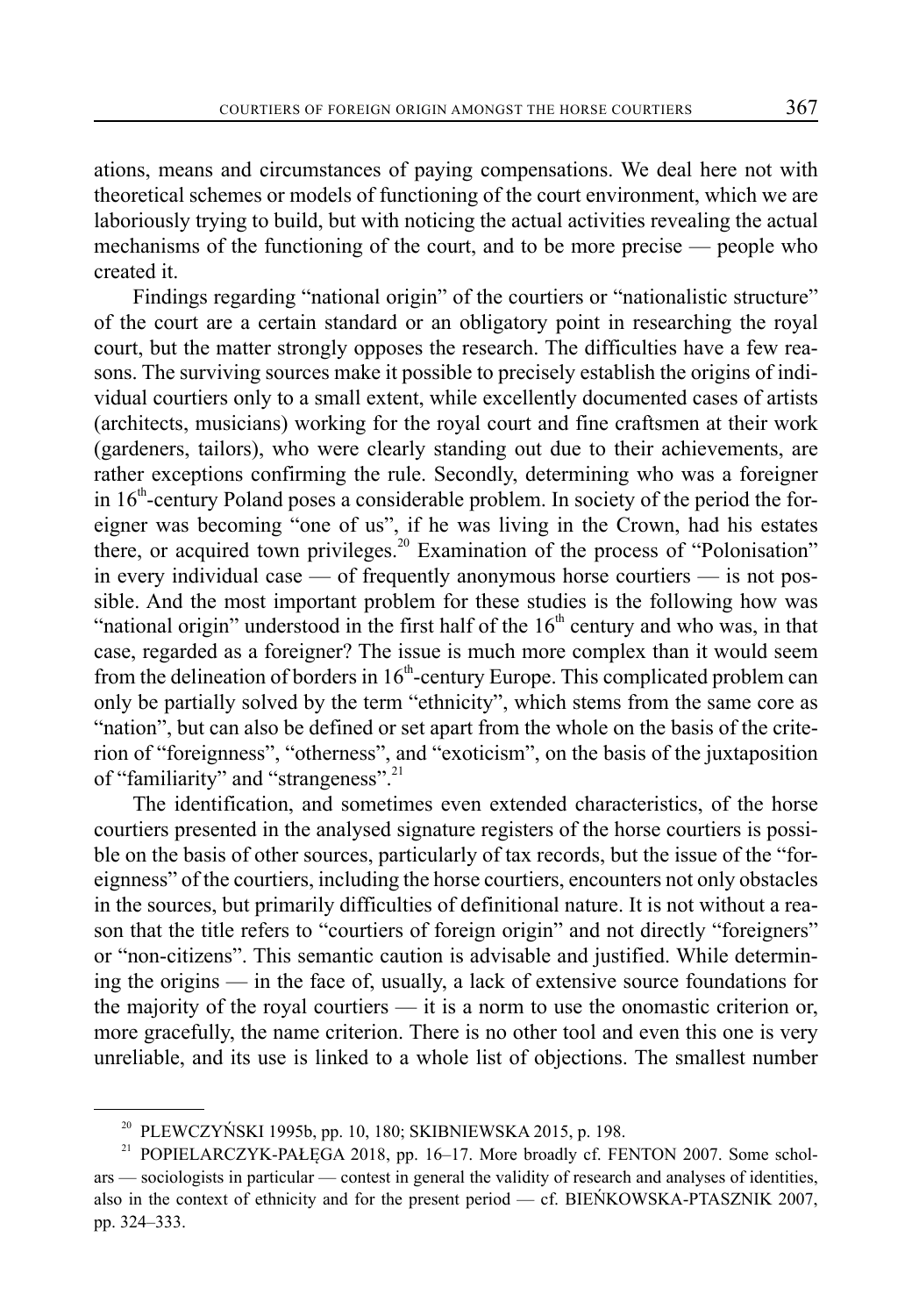of doubts appear only when we look more closely into the "foreign origin" indicated by the surname, even though we will have to set aside the processes of "Polonisation" of people and their descent from the Crown's territories, where the subjects had foreign names or the fact that a given surname belonged to a person who represented the next, properly Polish, generation of his family.<sup>22</sup> More specific findings are possible for a small percentage of people who were classified in this way as having a "foreign" or "non-Polish" background, although we should start a separate discussion here on what this meant in the  $16<sup>th</sup>$  century, since a "foreigner" was not only a non-citizen, but — as indicated by Marek Plewczyński — "foreignness" may have been determined also by attachment to land or even to county.<sup>23</sup> What is more, foreign surnames were frequently translated in the sources into Polish and thus "Hoffman" became "Dworzański" and "Wolf" became "Wilk". As a result, our research lost two foreign courtiers, but acquired two Poles. With such small numbers which characterise the participation of the foreign horse courtiers at the court of Sigismund the Old, this has its own meaning.

The problem with distinguishing the group of horse courtiers of foreign descent from the collective stems also from a very narrow representation of those to whom this "foreign origin" could be attributed in the most numerous group of courtiers. We use numbers and percentages here, which — in my opinion — have no perceptible statistical impact on the shape and nature of the court. Studies by Józefa Skibniewska have shown that at the court of Alexander, where 42% of courtiers' origins have been successfully identified, foreign background could be ascribed to 9%. However, it is worth noting that the foreigners were present, first and foremost, amongst the horse courtiers, which Skibniewska correctly explains by the fact that they were also mercenaries in the Crown's army in most cases.<sup>24</sup> This is confirmed by research conducted by J.T. Kałużny, who has identified as many as 23 courtiers of foreign background amongst 60 courtiers recorded in an exemplary register from January  $1500$ <sup>25</sup> M. Ferenc's research demonstrates that the royal court of Sigismund Augustus was in fact homogeneous in terms of nationality (if we accept "the Crown's nature" or "Polishness" of this nationality<sup>26</sup>). Participation of the courtiers of foreign

 $26$  Lithuanians are seen as "ours" and not "the others" at the court of King Sigismund Augustus by Marek Ferenc, who does not include them amongst the foreigners ("a vast majority of Sigismund Augustus' horse courtiers came from the territories of Poland and Lithuania"), although he simultaneously refers to them as "the most important group after the Poles at the court of the last Jagiellonian ruler", suggesting their national autonomy. Amongst the 412 horse courtiers at the royal court of Sigismund Augustus, there were 52 from the Great Duchy of Lithuania, which constitutes 12,5 % of the horse courtiers. They are not included in the list of foreigners at the court of the last Jagiellon (FERENC 2002, pp. 355–364; FERENC 2014, p. 56; FERENC 2006, pp. 547–548). As M. Plewczyński rightly points

<sup>&</sup>lt;sup>22</sup> Cf. NAGIELSKI 1988, pp. 101-102.

<sup>&</sup>lt;sup>23</sup> PLEWCZYŃSKI 1995b, p. 10.<br><sup>24</sup> SKIBNIEWSKA 2015, pp. 198.

SKIBNIEWSKA 2015, pp. 198-199, 204.

<sup>&</sup>lt;sup>25</sup> KAŁUŻNY 2019, p. 64, note 18.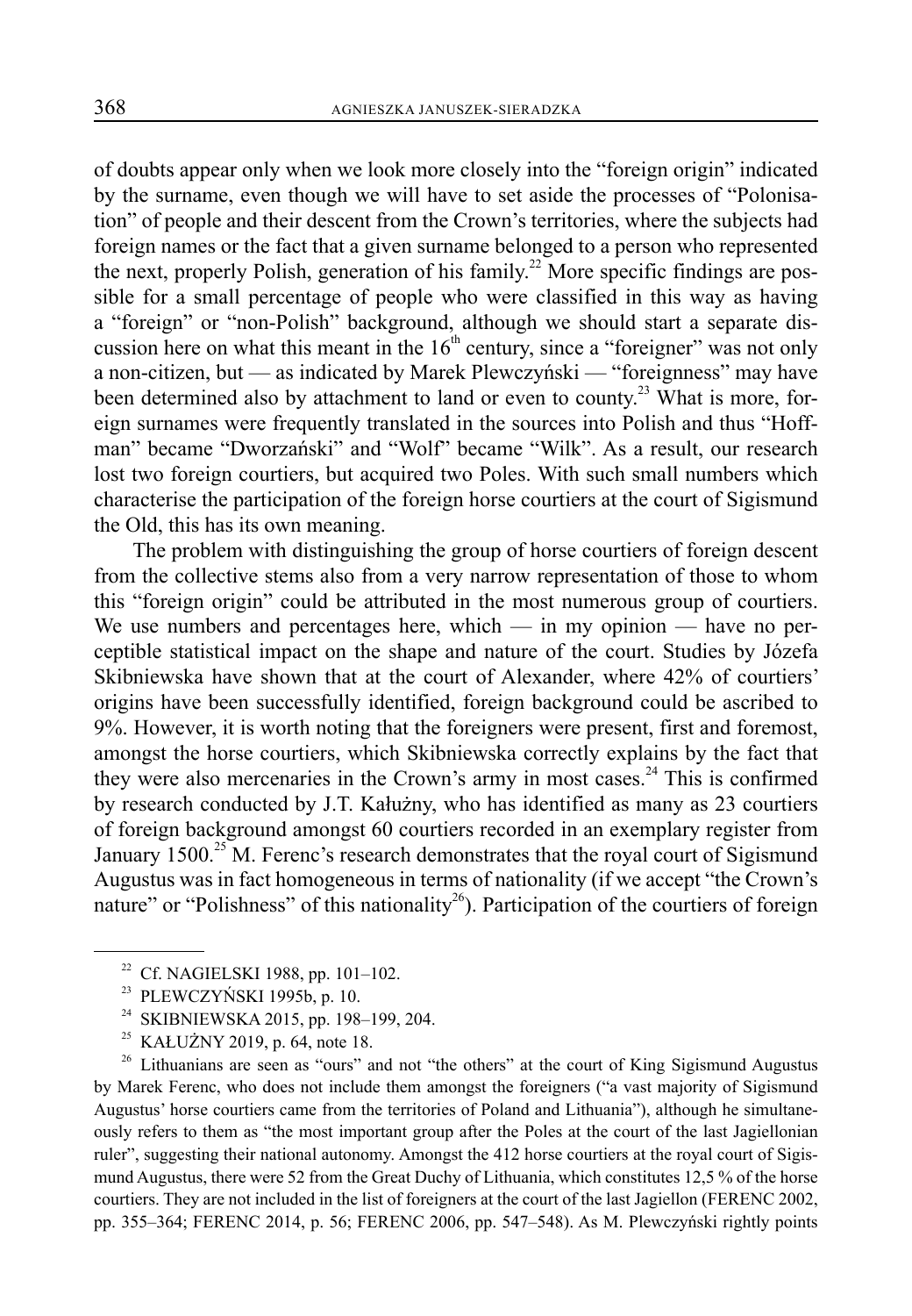background is estimated at 5% and the percentage of foreigners amongst the horse courtiers was even more modest, only slightly exceeding 1% (five of 412 horse courtiers) or around 2%, if we include in the "foreigners' group" also courtiers coming from families of foreign origin, but naturalised in Poland, i.e. the Boner or the Mniszech families.<sup>27</sup> It seems, therefore, that the shaping of the royal court during the reign of Sigismund the Old was the period in which a significant change took place in the category of the horse courtiers in terms of their ethnic background from a rather diverse group in the times of Alexander Jagiellon to almost nationally homogenous during Sigismund Augustus' reign.

Amongst more than nine hundred horse courtiers identified also on the basis of other sources, those of the foreign origin constituted — similarly to the court of Sigismund the Old's predecessor, as well as his successor — a small percentage (around  $10\%$ ).<sup>28</sup> In both analysed books courtiers of foreign origin constitute, according to the initial findings — and of course keeping in mind all the methodological limitations of such studies — around 19% and around 16% respectively. The results of research on the registers of the court's detachments at the court of Sigismund the Old show that the recruitment of light-armed courtiers of foreign background was becoming more significant in the periods of intensified military operations. The representative heavy-armed courtiers were employed at royal court more often in times of stability and peace. The rather common belief in the substantial presence of foreigners at the Jagiellonian royal courts, including that of Sigismund the Old, most certainly has its own reasons, and in some parts of the court their presence was visible. Significantly, however, we are usually dealing here primarily with a few cases of people like architects, musicians, horse trainers or doctors, who stood above the average due to their unique, rare, specialised and highly valued skills.<sup>29</sup>

The traditional aversion of the nobility towards a significant presence of "the others" in the king's closest circle was most certainly of some importance for this statistically small presence of the courtiers of foreign background at the Jagiellonian court. However, it seems that this referred more to the influence of specific individuals gathered particularly around Queen Bona<sup>30</sup> than to a generalised dislike of a very low representation of people of foreign origin amongst the *aulices*. In a rather homoge-

out in regard to the military circles, even during the reign of the last Jagiellonian ruler "the Poles clearly felt their national autonomy in relation to the Lithuanians" (PLEWCZYŃSKI 1995a, p. 13).

<sup>&</sup>lt;sup>27</sup> FERENC 2014, p. 56.

 $^{28}$  GŁADYSZ 2014b, pp. 161–166.

<sup>&</sup>lt;sup>29</sup> Cf.: FERENC 2014, p. 194; QUIRINI-POPŁAWSKA 1972, pp. 8–62, especially pp. 34–62, where data can be found on Italian physicians, apothecaries, horse trainers, goldsmiths, musicians, dancers, embroiderers, tailors, gardeners and craftsmen, but mainly those associated with the court of Queen Bona. The author indicates only several Italian horse courtiers of the king (ibidem, pp. 26–27).

 $30$  BOGUCKA 2004, pp. 90–96. A. Wyczański correctly observes that Italians who came over together with Bona were "a small group which was quickly merged with Polish society" (WYCZAŃSKI 1973, p. 71).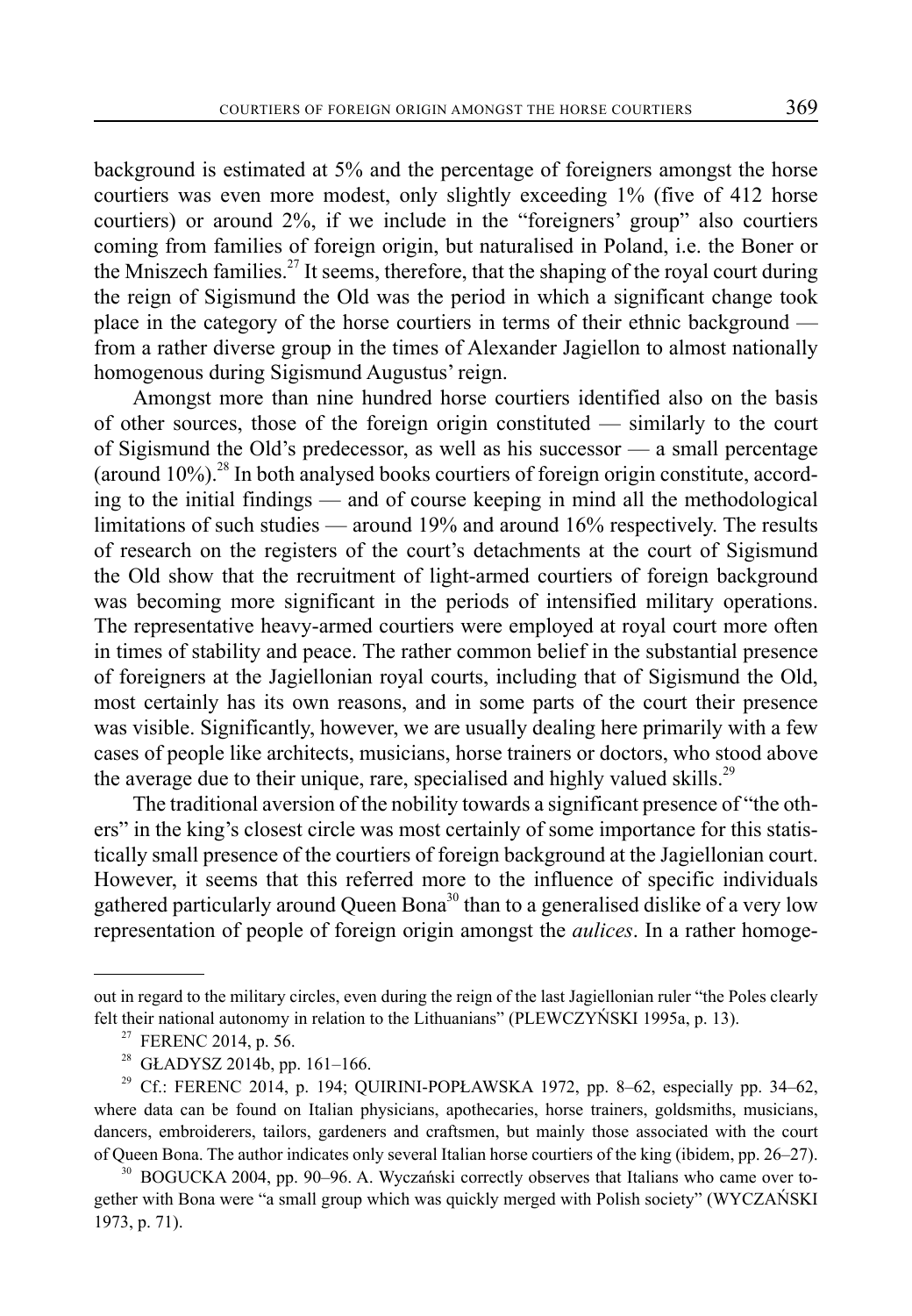nous environment in terms of nationality (ethnicity) of Sigismund the Old's horse courtiers, individual representatives of foreign origin did not arouse antagonism proven in the sources — of the representatives of the nobility who were looking for a chance at the royal court to make a name for themselves in the king's entourage and to pursue a political, military or financial career. This problem became more serious only during the reign of King Stephen Báthory, with the taking over of the Polish-Lithuanian throne by foreigners, and thus also with treatment of the House of Vasa.<sup>31</sup> As has been emphasised by Mirosław Nagielski, together with the dislike of foreigners and foreignness, which was escalating amongst members of the Polish nobility from the  $17<sup>th</sup>$  century onwards, the local assemblies' instructions demanded that the number of foreigners remaining at the royal court was limited and this claim was also a constant element in the *pacta conventa*.<sup>32</sup> The foreigners in the court's army — who constituted a considerable combat force at least from the times of Stephen Báthory — were looked at with particular aversion. Already in 1576 the king appointed the royal guard which included one thousand-strong armed cavalry of hussars.<sup>33</sup> Resolution written in the introductory letter — "we are constituting a new type of a regular army at our own court"<sup>34</sup> — states that the guards of Stephen Báthory was not a simple continuation or a development of a formation established by Sigismund the Old at least at the end of the 1530s at the court of his son. This thesis is reinforced by the fact that — as has been demonstrated by D. Kadzik — officers of this army did not come from the court circle; quite the contrary — the monarch employed people from outside of the court and the guards were a formation excluded from its structures; they functioned separately from it. $35$  Thus the horse courtiers were not part of this army. Dozens of halberdiers known from the court of young Sigismund Augustus were undoubtedly a completely different trabant formation in its scale and role than the later royal equestrian guards.

No less important is the question of whether joining the court of the Polish king as a horse courtier was beneficial and attractive for foreigners. We know that the Jagiellonian rulers neither filled their whole courts with foreigners, nor did this with the most important — representative and military — part, i.e. horse courtiers. Did they not try? Did they want to? Were they not able to do it? It seems that service in the role of royal courtier was more attractive for local noblemen who in the closest circle of the king could increase their chances of acquiring a lucrative office, making a military or diplomatic career, finding a suitable candidate for a wife, and becoming part of the social elite of the kingdom. It should be assumed that if a potential candidate for royal service was wealthy enough to have a detachment at his disposal,

<sup>&</sup>lt;sup>31</sup> Cf. discussions on the "Jagiellon-Vasa dynasty", SZPACZYŃSKI 2007, pp. 21–37.

<sup>32</sup> NAGIELSKI 1985, pp. 549–550, 574–575.

<sup>33</sup> KADZIK 2017, pp. 10–11.

<sup>34</sup> SPIERALSKI, WIMMER 1961, pp. 41–43; KADZIK 2017, pp. 11–12.

<sup>35</sup> KADZIK 2017, p. 15.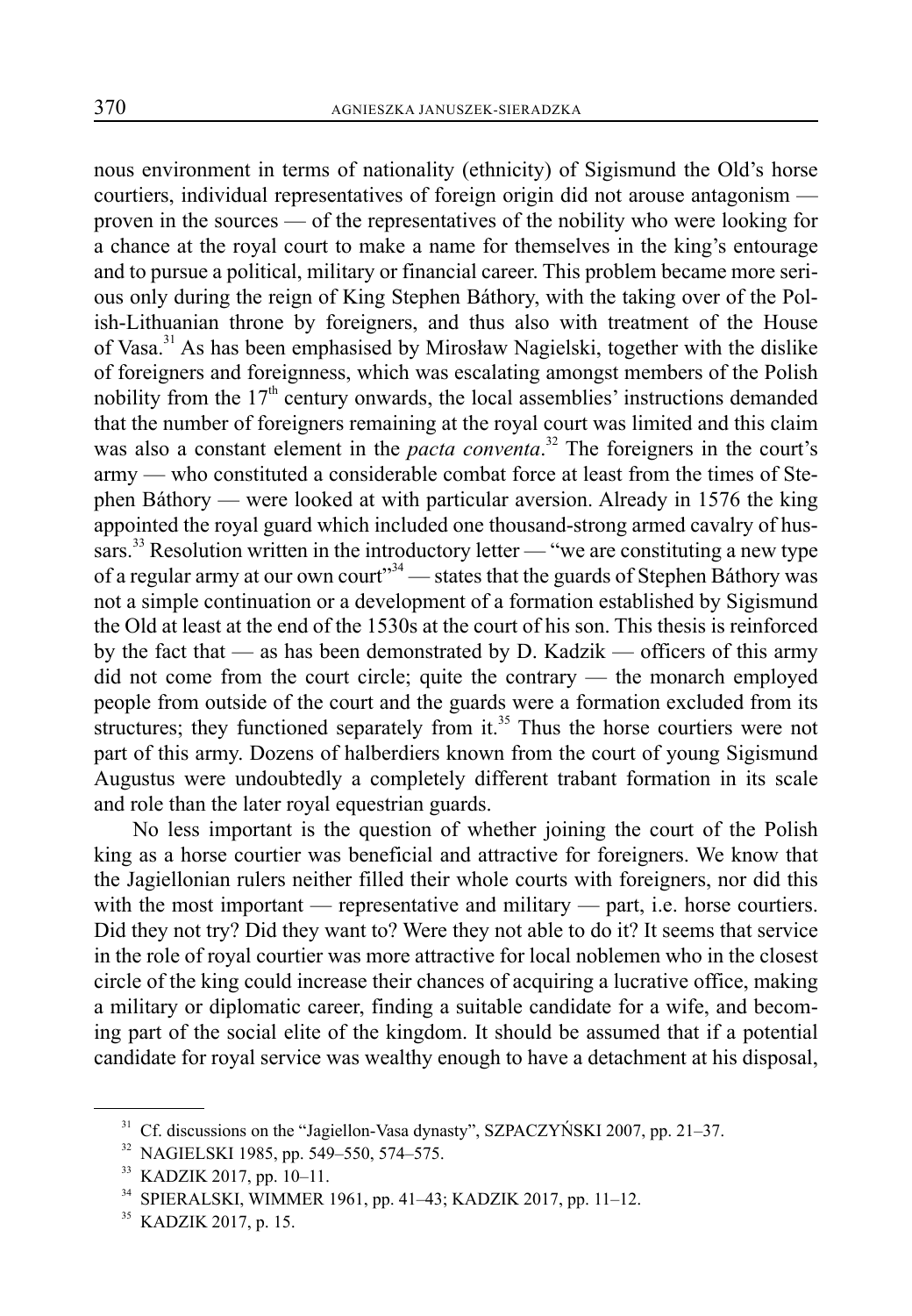it was more realistic, prospective and providing greater financial benefits to enlist in the Crown's army than to join court service. As has been demonstrated by Marek Plewczyński, the presence of almost thirty percent of soldiers of foreign background in the Crown's army distinctly affirms greater access and popularity of this career path, even though the anti-foreign legislation of the Crown did not encourage people to seek life opportunities by the side of the Polish king. Thus, it is not surprising that in comparison to the armies in other European countries the percentage of foreigners was relatively small.<sup>36</sup> What speaks in favour of service at the royal court is the fact that foreigners had an open path there to take the court's offices — their promotion depended on the individual decision of the monarch. However, this usually pertained

to courtiers other than the horse courtiers who most frequently received — as is presented in the research on the royal courts of Alexander and Sigismund Augustus the land and municipal offices,<sup>37</sup> inherently inaccessible to foreigners.<sup>38</sup>

Current studies on the composition of the Jagiellonian courts indicate that research on the national or ethnic origins of the members of the court is not only wearisome and burdened with a considerable doze of hypothetical nature, but that the findings are also not a starting point for any research-relevant conclusions or further analyses. Apart from the conclusions of statistical nature, they usually make it possible to find an individual somehow rising above the average or, as luck would have it, was more visible in the sources, but those — otherwise interesting — examples usually exhaust the research questions posed in connection with the results regarding the ethnicity of the royal courts.

The sources examined in the present study indicate an overlooked path which would create a chance to say something new about the  $16<sup>th</sup>$ -century court and present this court within its realistic activities, and not only in a statistical and static perspective. This real activity, which is clearly visible in the light of the sources under consideration, also makes it possible to indicate — as has been stated already elements in the functioning of the court which not only falsify the theoretical structural models presenting a great plasticity and mobility of those structures, but they also reveal — Polish historiography concerning the courts is yet to coin an adequate term — functions which inter-structural, super-structural or go across those structures, functions which are difficult to fit in the models accepted in historiography of the court's organisation, division of roles or assigned tasks. They allow us to see it — let me refer to the concept I have already used<sup>39</sup> — as the court's microcosm vibrant with life and in this case vibrating also with horses' hooves, and not fitting into the frames in which we try to place it, or rather — lock it.

<sup>36</sup> PLEWCZYŃSKI 1995b, pp. 7–16, 190–204.

<sup>37</sup> FERENC 2014, p. 60; SKIBNIEWSKA 2015, pp. 217–229.

<sup>38</sup> SKWARCZYŃSKI 1931, p. 35; PLEWCZYŃSKI 1998, p. 9.

<sup>39</sup> JANUSZEK-SIERADZKA 2017.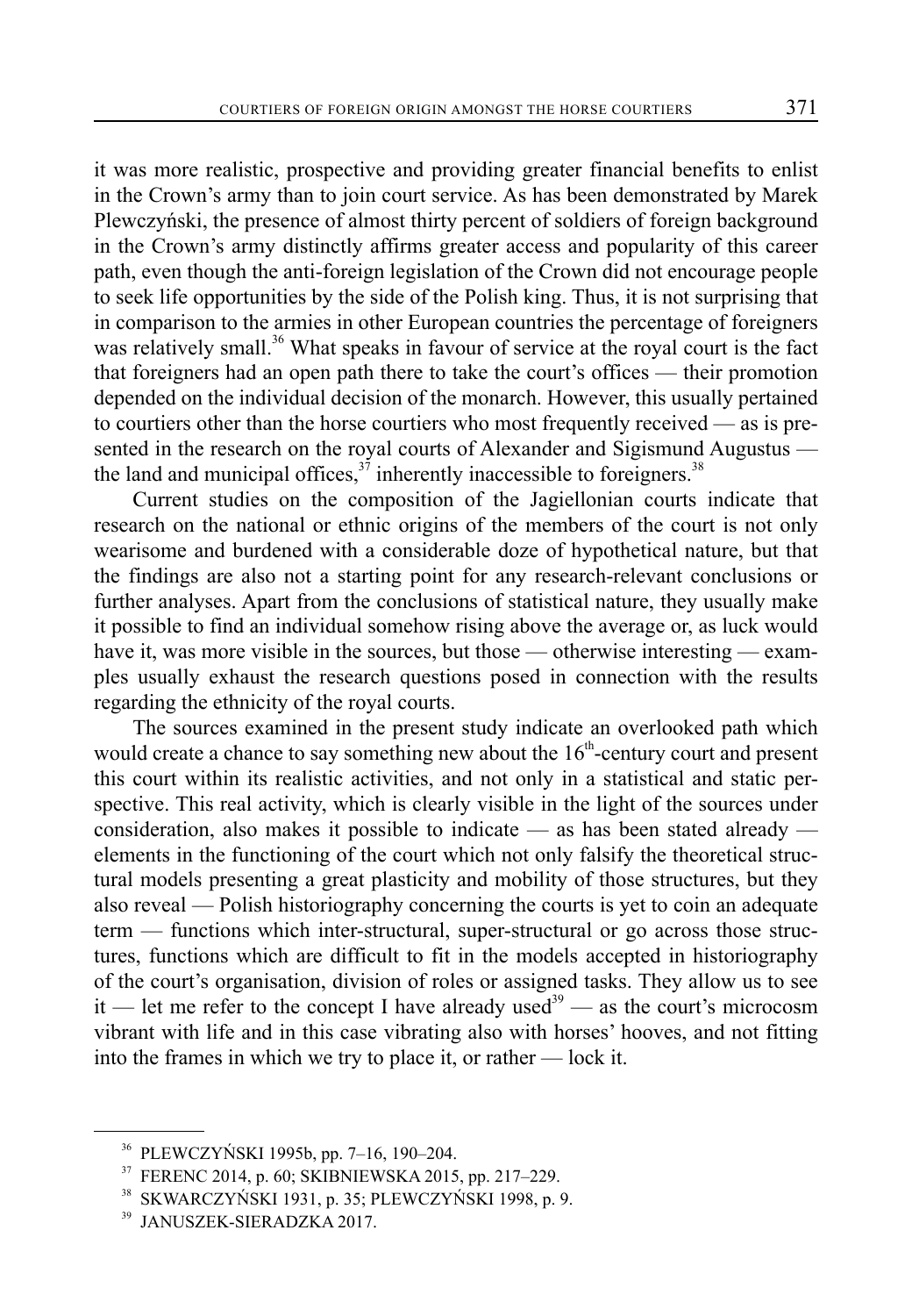### SOURCES, STUDIES, MONOGRAPHS AND OTHER MATERIALS USED IN THE TEXT

#### MANUSCRIPT SOURCES AND UNPUBLISHED WORKS

- AGAD [= Archiwum Główne Akt Dawnych w Warszawie], ASK [= Archiwum Skarbu Koronnego], Oddział 85, caption 13, 14
- GŁAD YSZ 2014b = Andrzej Gładysz, *Służba wojskowa dworzan Zygmunta I Starego*, Lublin 2014 (manuscript of the doctoral dissertation in the University Archives of John Paul II Catholic University of Lublin)

#### PRINTED SOURCES AND LITERATURE

- ASCH 1991 = Ronald G. Asch, *Introduction. Court and Household from the Fifteenth to the Seventeenth Centuries*, in: *Princes, Patronage and the Nobility. The Court at the Beginning of the Modern Ange c. 1450–1650*, ed. Ronald G. Asch, Adolf M. Birke, Oxford University Press, Oxford 1991, pp. 1–38
- BIEŃSKOWSKA-PTASZNIK 2007 = Małgorzata Bieńkowska-Ptasznik, *Tożsamość etniczna jednostki w kontekście pogranicza*, in: *Etniczność i obywatelskość w Nowej Europie. Konteksty edukacji międzykulturowej*, eds. Jerzy Nikitorowicz, Dorota Misiejuk, Mirosław Sobecki, Trans Humana Wydawnictwo Uniwersyteckie, Białystok 2007, pp. 324–333
- BOGUCKA 2004 = Maria Bogucka, *Bona Sforza*, reprint on the basis of ed. no. 2, Zakład Narodowy im. Ossolińskich — Wydawnictwo, Wrocław 2004
- FENTON 2007 = Steve Fenton, *Etniczność*, trans. by Ewa Chomicka, Sic!, Warszawa 2007
- FERENC 2002 = Marek Ferenc, *Die Ausländer am Hof Sigismund Augustus*, in: *Die Jagiellonen. Kunst und Kultur einer europäischen Dynastie an der Wende zur Neuzeit*, eds. Dietmar Popp, Robert Suckale, Germanisches Nationalmuseum, Nürnberg 2002 (Wissenschaftliche Beibände zum Anzeiger des Germanischen Nationalmuseums, XXI), pp. 355–364
- FERENC 2003 = Marek Ferenc, *Służba wojskowa dworzan króla Zygmunta Augusta*, in: *Dwór a kraj. Między centrum a peryferiami władzy. Materiały konferencji naukowej zorganizowanej przez Zamek Królewski na Wawelu, Instytut Historii Uniwersytetu Jagiellońskiego, Instytut Historii Akademii Pedagogicznej w Krakowie w dniach 2–5 kwietnia 2001*, ed. Ryszard Skowron, Zamek Królewski na Wawelu. Państwowe Zbiory Sztuki, Kraków 2003, pp. 99–117
- FERENC 2006 = Marek Ferenc, *Uwagi o dworze litewskim Zygmunta Augusta w latach 1548–1572*, in: *Ecclesia, cultura, potestas. Studia z dziejów kultury i społeczeństwa. Księga ofiarowana Siostrze Profesor Urszuli Borkowskiej OSU*, eds. Paweł Kras, Agnieszka Januszek, Agnieszka Nalewajek, Wojciech Polak, Towarzystwo Naukowe "Societas Vistulana", Kraków 2006, pp. 537–548
- FERENC 2014 = Marek Ferenc, *Dwór Zygmunta Augusta. Organizacja i ludzie*, Wydawnictwo Napoleon V, Oświęcim 2014²
- GŁADYSZ 2008 = Andrzej Gładysz, *Wyprawa pozwolska Zygmunta Augusta w 1557 roku*, "Roczniki Humanistyczne", LVI, 2008, 2, pp. 81–107
- GŁADYSZ 2011 = Andrzej Gładysz, *Jedna czy dwie chorągwie nadworne Zygmunta I w kampanii mołdawskiej 1509r?*, in: *Na z góry upatrzonych pozycjach*, eds. Bartłomiej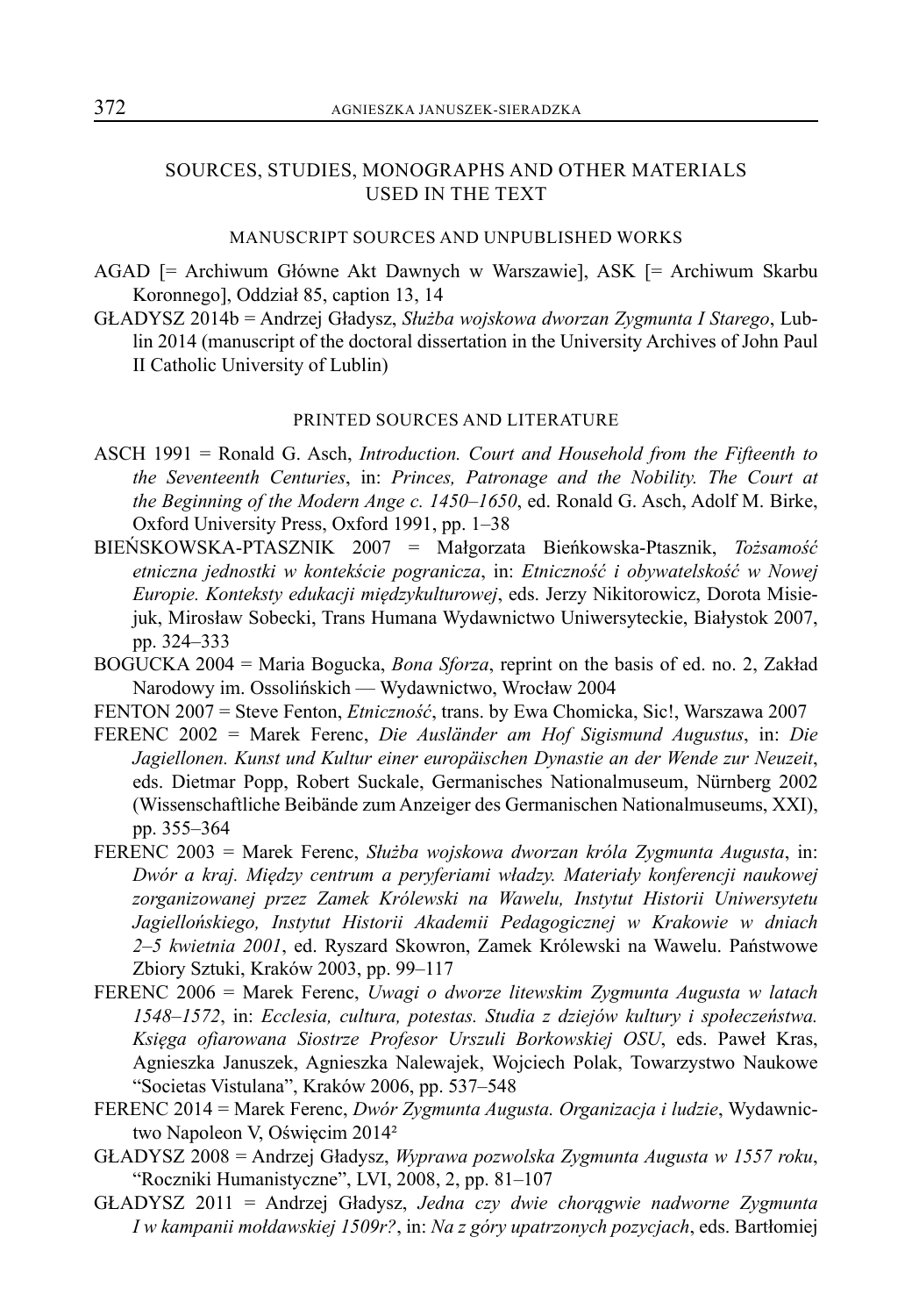Międzybrodzki, Magdalena Gajda, Krzysztof Fudalej, Michał Przeperski, Inforteditions, Warszawa–Zabrze 2011, pp. 93–103

- GŁADYSZ 2014a = Andrzej Gładysz, *Dworzanie Zygmunta I na wojnie z Mołdawią (1530–1 532)*, in: *Spes in virtute in victoria. Materiały z "IX Ogólnopolskiej Konferencji Studentów Historyków Wojskowości", Lublin 8–10 grudnia 2001*, eds. Joanna Gładysz, Dominika Lipska, Andrzej Gładysz, Inforteditions, Lublin–Zabrze 2014, pp. 58–76
- JANUSZEK-SIERADZKA 2017 = Agnieszka Januszek-Sieradzka, *Królowa Barbara Radziwiłłówna w dworskim mikroświecie*, Wydawnictwo KUL, Lublin 2017
- KADZIK 2017 = Dominik Kadzik, *Wojsko nadworne" na początku wojny Stefana Batorego z Gdańskiem w świetle akt skarbowych*, "Przegląd Historyczno-Wojskowy", XIX, 2017, 1, pp. 9–43
- KAŁUŻNY 2019 = Jędrzej T. Kałużny, *U boku króla. Chorągiew nadworna królów Polski u schyłku XV wieku*, "Acta Universitatis Lodziensis. Folia Historica", CIII, 2019, pp. 59–72
- KOZÁK 2008 = Petr Kozák, *Dvorská společnost hlohovského a opavského vévody Zikmunda Jagellonského*, in: *Skladba a kultura dvorské společnosti. Dvory a rezidence ve středověku*, vol. II, eds. Dana Dvořáčková-Malá, Jan Zelenka, Historický ústav AV ČR, Praha 2008 (Mediaevalia Historica Bohemica. Supplementum, II), pp. 257–284
- KOZÁK 2009 = Petr Kozák,*"Citharedo cum cane saltante ad mandata domini principis dedi..."*. *Všední den na dvoře hlohovského a opavského vévody Zikmunda Jagellonského*, in: *Všední a sváteční život na středověkých dvorech. Dvory a rezidence ve středověku*, vol. III, eds. Dana Dvořáčková-Malá, Jan Zelenka, Historický ústav AV ČR, Praha 2009 (Mediaevalia Historica Bohemica. Supplementum, III), pp. 223–239
- KOZÁK 2014 = *Účty dvora prince Zikmunda Jagellonského, vévody hlohovského a opavského, nejvyššìho hetmana Slezska a Lužic, z let (1493) 1500–1507*, ed. Petr Kozák, Slezské zemské museum, Scriptorium, Opava 2014
- KOZÁK 2016 = Petr Kozák, *The Courtly Accounts of Prince Sigismund Jagiello (Late 15*th *to Early 16*th *Centuries) and Their Historical Context*, in: *Money and Finance in Central Europe during the Later Middle Ages*, ed. Roman Zaoral, Palgrave Macmillan, London 2016, pp. 129–151
- KROMER 1977 = Marcin Kromer, *Polska czyli o położeniu, ludności, obyczajach, urzędach i sprawach publicznych Królestwa Polskiego księgi dwie*, trans. Stefan Kazikowski, intro. and coll. Roman Marchwiński, Olsztyn 1977
- MARCHWIŃSKA 2008 = Agnieszka Marchwińska, *Królewskie dwory żon Zygmunta Augusta. Organizacja i składy osobowe*, Wydawnictwo Naukowe Uniwersytetu Mikołaja Kopernika, Toruń 2008 (Roczniki Towarzystwa Naukowego w Toruniu, XCII, 1)
- MORKA 2006 = Mieczysław Morka, *Sztuka dworu Zygmunta I Starego. Treści polityczne i propagandowe*, Argraf, Warszawa 2006
- NABIAŁEK 2018 = Karol Nabiałek, *Z dworu książęcego na dwór królewski. Zmiana w elitach władzy w Polsce w początkach panowania Zygmunta I Starego*, in: *Średniowieczni władcy i ich otoczenie. Materiały V Kongresu Mediewistów Polskich*, vol. V, eds. Jerzy Sperka, Karol Kollinger, Wydawnictwo Uniwersytetu Rzeszowskiego, Rzeszów 2018, pp. 325–383
- NAGIELSKI 1985 = Mirosław Nagielski, *Opinia szlachecka o gwardii królewskiej w latach 1632–1668*, "Kwartalnik Historyczny", XCII, 1985, 3, pp. 549–576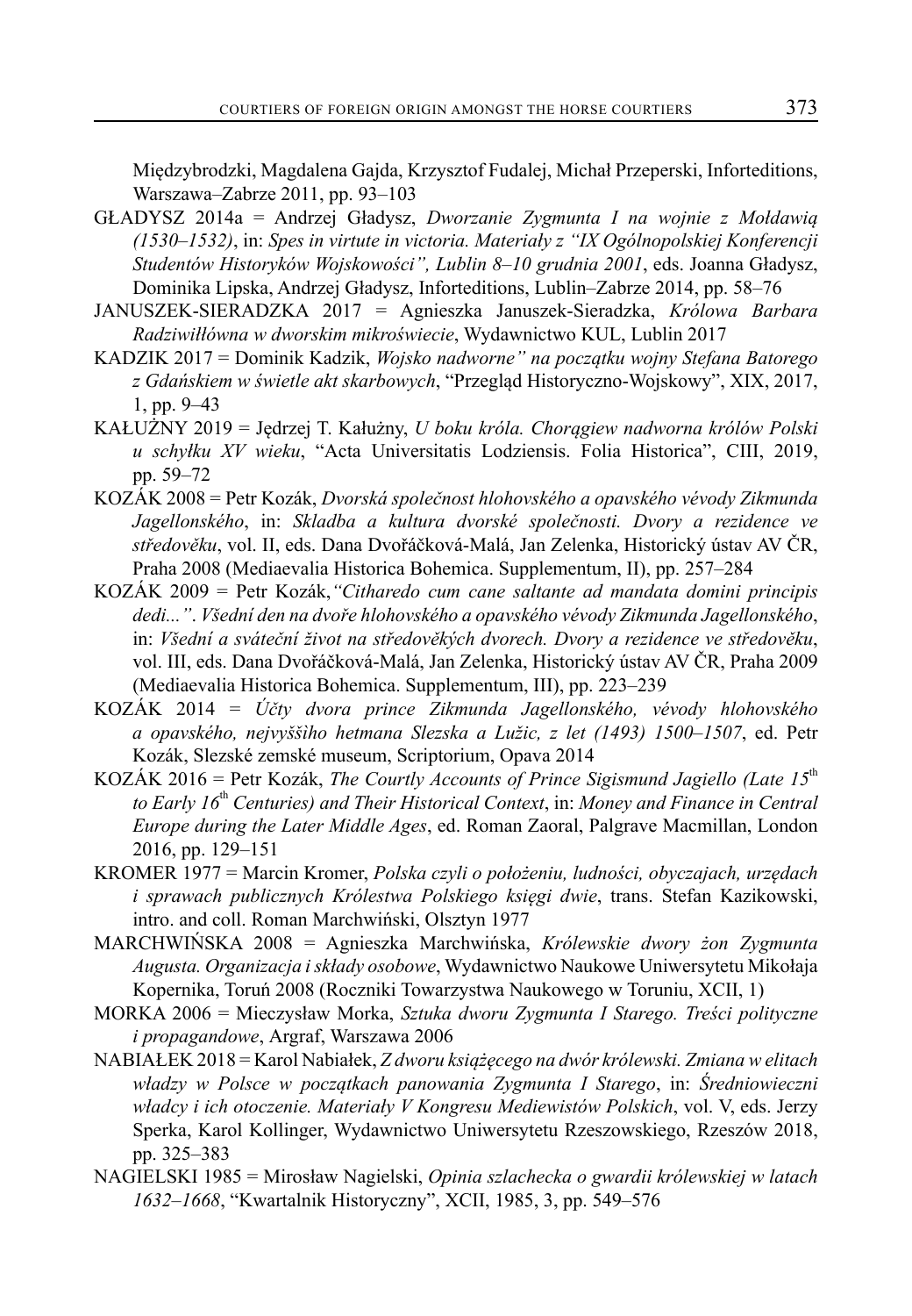- NAGIELSKI 1988 = Mirosław Nagielski, *Społeczny i narodowy skład gwardii królewskiej za dwóch ostatnich Wazów (1632–1668)*, "Studia i Materiały do Historii Wojskowości", XXX, 1988, pp. 61–102
- NAGIELSKI 1990 = Mirosław Nagielski, *Funkcje oddziałów gwardii królewskiej za panowania Wazów*, "Studia i Materiały do Historii Wojskowości", XXXIII, 1990, pp. 65–103
- PLEWCZYŃSKI 1988 = Marek Plewczyński, *Liczebność wojska polskiego za ostatnich Jagiellonów (1506–1572)*, "Studia i Materiały do Historii Wojskowości", XXXI, 1988, pp. 27–60
- PLEWCZYŃSKI 1995a = Marek Plewczyński, *Ludzie Wschodu w wojsku ostatnich Jagiellonów*, Bellona, Warszawa 1995
- PLEWCZYŃSKI 1995b = Marek Plewczyński, *W służbie polskiego króla. Z zagadnień struktury narodowościowej armii koronnej w latach 1500–1574*, Wyższa Szkoła Rolniczo-Przyrodnicza, Siedlce 1995
- PLEWCZYŃSKI 1998 = Marek Plewczyński, *Uwarunkowania obcych zaciągów w Polsce XVI wieku*, in: *Od armii komputowej do narodowej (XVI–XX w.)*, eds. Zbigniew Karpus, Waldemar Rezmer, Wydawnictwo Uniwersytetu Mikołaja Kopernika, Toruń 1998, pp. 7–16
- POPIELARCZYK-PAŁĘGA 2018 = Anna Popielarczyk-Pałęga, *Tożsamość narodowa, tożsamość etniczna i identyfikacja narodowa jednostki. Rozważania metodologiczne na przykładzie środowisk polonijnych*, "Łódzkie Studia Teologiczne", XXVII, 2018, 3, pp. 15–29
- QUIRINI-POPŁAWSKA 1972 = Danuta Quirini-Popławska, *Działalność Włochów w Polsce w I połowie XVI wieku na dworze królewskim, w dyplomacji i hierarchii kościelnej*, Zakład Narodowy im. Ossolińskich, Wrocław 1972 (Polska Akademia Nauk — Oddział w Krakowie. Prace Komisji Nauk Historycznych, XXXII)
- RÁBAI 2009 = Krisztina Rábai, *Everyday life at the court of prince Zygmunt Jagiellończyk*, "Quaestiones Medii Aevi Novae", XIV, 2009, pp. 389–394
- RÁBAI 2014 = *Jagelló Zsigmond herceg udvarának számadáskönyve (1504–1507). The Court Account Book of Sigismund Jagiellon (1504–1507)*, ed. Krisztina Rábai, Quintus, Szeged 2014
- SKIBNIEWSKA 2015 = Józefa Skibniewska, *Dwór królewski Aleksandra Jagiellończyka w latach 1501–1506*, Wydawnictwo KUL, Lublin 2015
- SKWARCZYŃSKI 1931 = Paweł Skwarczyński, *Stanowisko cudzoziemców w dawnem prawie Polskiem*, Lwów 1931 (Pamiętnik Historyczno-Prawny, XI, 1)
- SMOŁUCHA 2002 = Janusz Smołucha, *Die Ausländer am Hof Sigismunds I.*, in: *Die Jagiellonen. Kunst und Kultur einer europäischen Dynastie an der Wende zur Neuzeit*, eds. Dietmar Popp, Robert Suckale, Germanisches Nationalmuseum, Nürnberg 2002 (Wissenschaftliche Beibände zum Anzeiger des Germanischen Nationalmuseums, XXI), pp. 347–352
- SPIERALSKI, WIMMER 1961 = *List przypowiedni na nadworną chorągiew husarską z 1577 r*., in: *Polska sztuka wojenna w latach 1563–1647*, eds. Zdzisław Spieralski, Jan Wimmer, Warszawa 1961 (Wypisy Źródłowe do Historii Polskiej Sztuki Wojennej, V), pp. 41–43